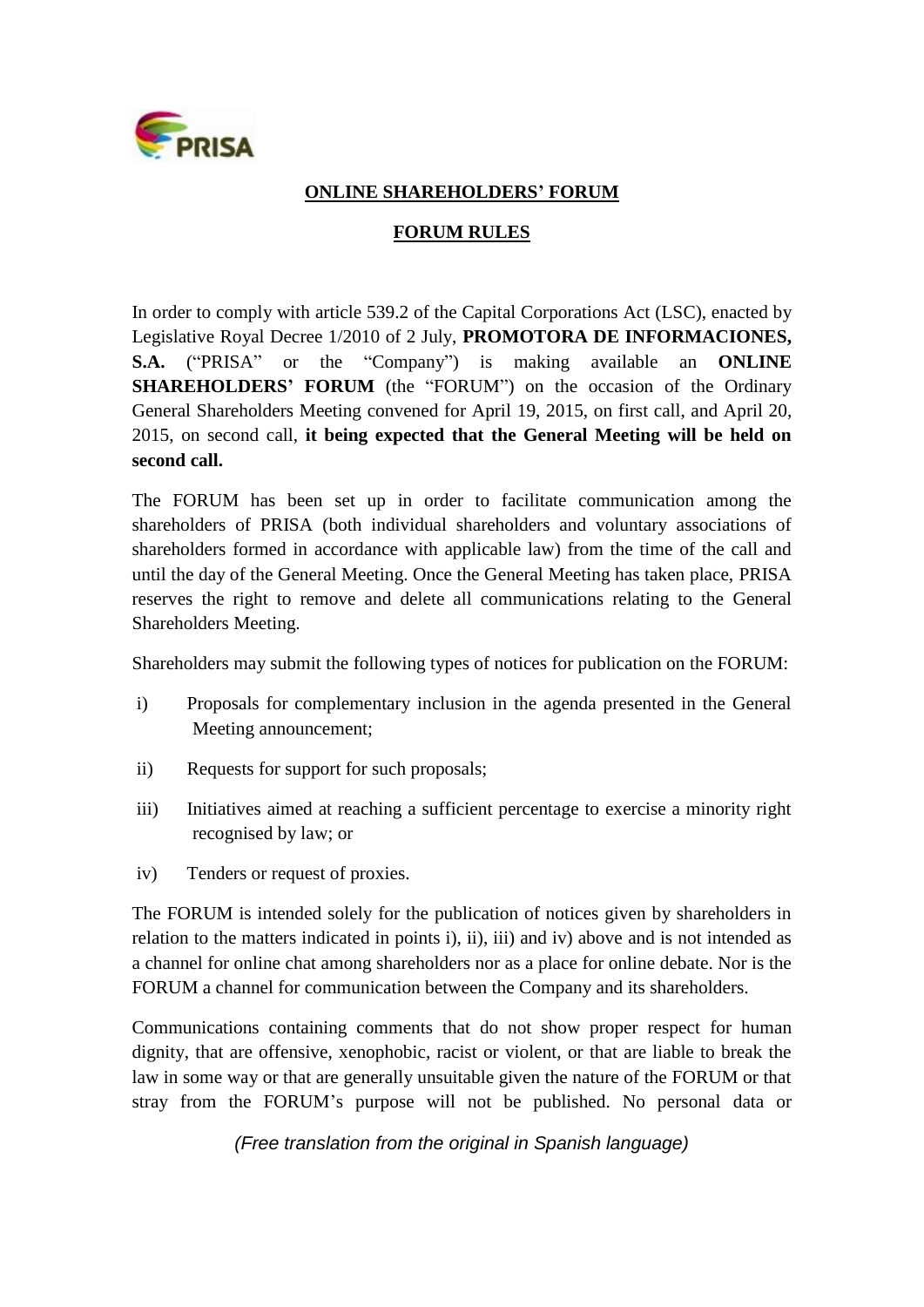information may be published without the express, documented consent of the person concerned, nor may any person assume the identity of another.

PRISA may at any time refuse to publish, or remove from the FORUM, any communications which it considers are not in conformity with legal requirements or these forum rules.

**On no account shall any notice submitted for publication, or published, on the FORUM be deemed a notification to PRISA for the purpose of the exercise of any right belonging to shareholders, individually or as a group (adding items to the agenda, remote voting, etc.),** nor serve to fulfil any requirement established by law or by the Company's bylaws or any internal regulation for the exercise of such rights or for the implementation of shareholder initiatives and actions. **All rights and powers that shareholders wish to exercise must be exercised through the legally established channels**. On no account shall the FORUM be a valid channel for these purposes.

To exercise such rights or to raise any other matter, shareholders may contact the Company through the Shareholders' Office (Avda. de los Artesanos 6, Tres Cantos, 28760 Madrid) by telephone on 91 330 11 68 or 91 330 10 22 between 8:00 and 16:30 on working days, Monday to Friday, or by e-mail at [ia@prisa.com.](mailto:ia@prisa.com)

To access and use the FORUM, shareholders and voluntary associations of shareholders must become "**Registered Users**". For that purpose, until the necessary technical and legal specifications to ensure compliance with article 539 of the Capital Corporations Act have been signed into law, shareholders will be required to fill out and submit to the Company a standard form, which will be provided by the Company, together with documents proving their identity and status as shareholders of PRISA or members of a voluntary association of shareholders duly constituted and registered with the National Securities Market Commission (CNMV). In the case of corporations and voluntary associations of shareholders, the form must be accompanied by a document providing sufficient proof of the signatory's power of attorney.

Shareholders must also indicate on the submission form the contact details to be published on the FORUM, so that interested shareholders may contact one another in relation to FORUM notices.

All communications must be in text format.

The submission form, accompanied by the rest of the required documentation, may be sent to PRISA by any of the following means:

i. Via the Company's website [\(www.prisa.com\)](http://www.prisa.com/). Shareholders may use a recognised or advanced electronic signature from any of the following certification service providers: CERES (Fábrica Nacional de Moneda y Timbre -

*(Free translation from the original in Spanish language)*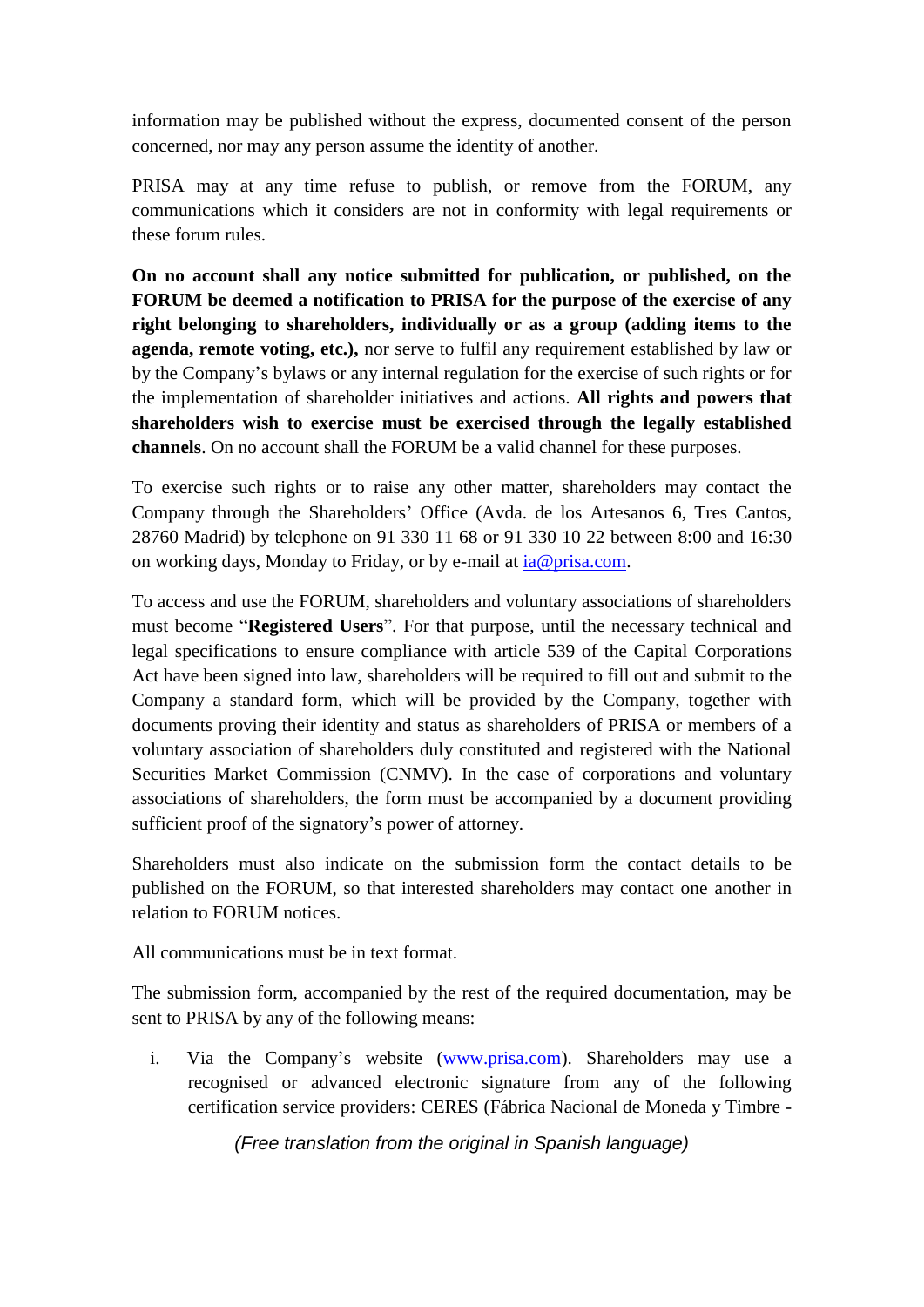Real Casa de la Moneda); CAMERFIRMA; or ANCERT (Agencia Notarial de Certificación). Shareholders may also use the electronic National Identity Document (DNIe) issued by the Directorate General of the Police, attached to the Spanish Interior Ministry.

- ii. By e-mail addressed to [forum@prisa.com.](mailto:foro@prisa.com)
- iii. By regular mail addressed to the Shareholders' Office of PRISA, to the registered office of the Company (Gran Vía 32, 28013 Madrid) or to the address of the Office (Avda. de los Artesanos 6, Tres Cantos, 28760 Madrid).
- iv. By fax to 91 330 10 70.

Once the Company has verified the applicant's identity and status as a shareholder or voluntary association of shareholders and has ascertained that the proposal is in conformity with the provisions of article 539 of the LSC and these forum rules, it will register the applicant as a Registered User and the proposal will be published in the FORUM.

PRISA will send Registered Users their FORUM passwords at the email address indicated by them.

Notices will be published on the FORUM by the Company between 9:30 and 19:30 on working days, from Monday to Friday.

**All FORUM notices must include the details of the shareholder submitting the notice (full name in the case of individuals, and company name and details of the representative in the case of corporations, plus, in both cases, the number of shares held), as well as the date and time of publication. The contact details given by the shareholder in the submission form will also be included, so as to allow communication with other interested shareholders.** 

All Registered Users may access the FORUM and view the notices posted by other Registered Users.

Publication of notices on the FORUM is subject at all times to continuing status as a shareholder of the Company or as a voluntary association of shareholders duly established and registered with the CNMV. If at any time the Company, in its capacity as FORUM administrator, has doubts as to whether these conditions are met, it may request proof of compliance and may require presentation of such information or documents as are deemed necessary to verify the above circumstances. Shareholders undertake to notify the Company at the earliest opportunity of any loss of shareholder status.

*(Free translation from the original in Spanish language)*